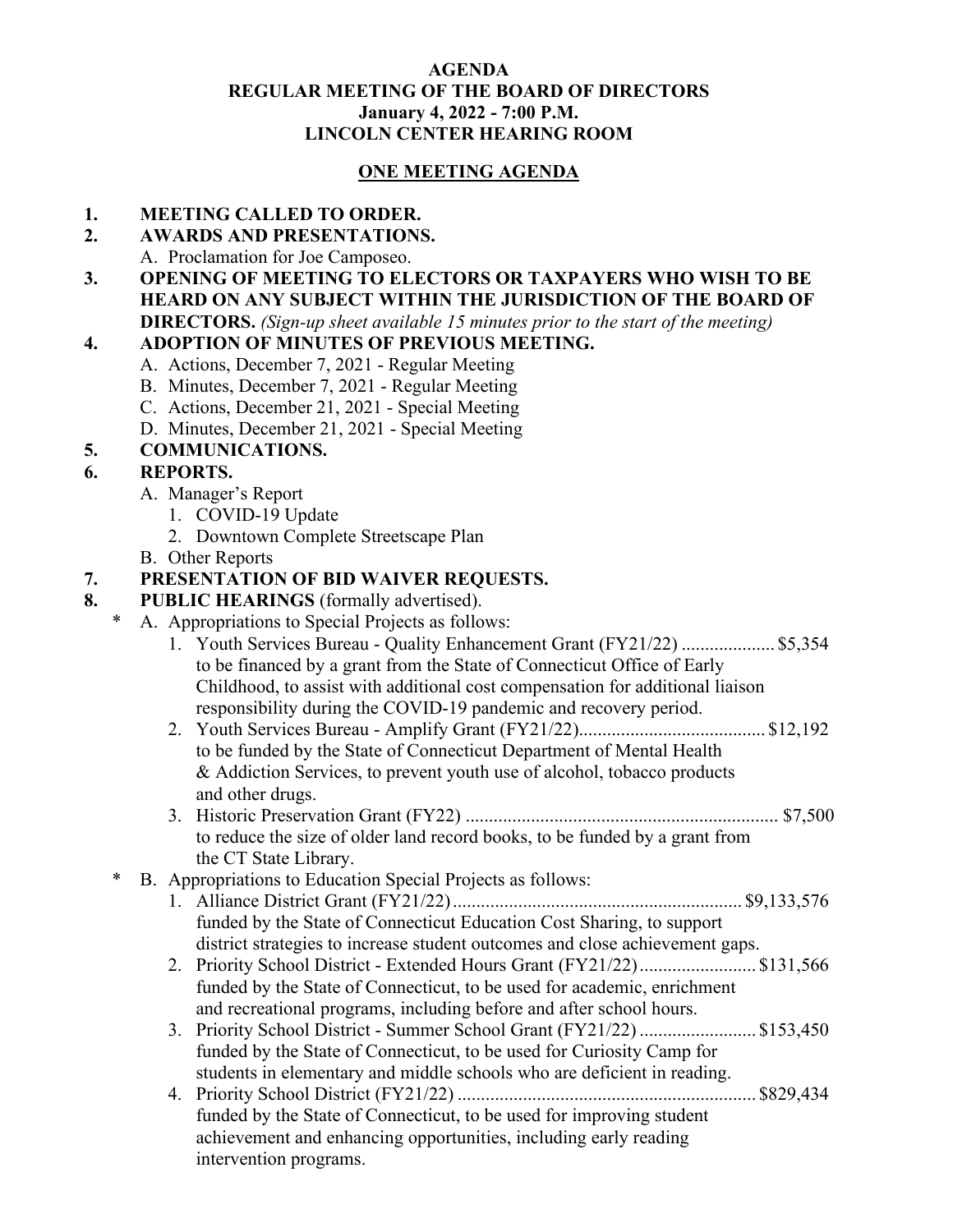Board of Directors January 4, 2022 Agenda Page 2

- 5. Manchester Federal Head Start Coronavirus Response and Relief Supplemental Appropriations Act and American Rescue Plan funds (FY20/23)................. \$206,651 to deal with the response, general preparedness and recovery from COVID-19.
- 6. Enfield Federal Head Start Coronavirus Response and Relief Supplemental Appropriations Act and American Rescue Plan funds (FY20/23)................. \$152,742 to deal with the response, general preparedness and recovery from COVID-19.
- 7. Title III, Part A, English Language Acquisition and Language Enhancement grant (FY21/23)......................................................................... \$60,720 funded by the State of Connecticut, to provide support to limited English proficient students to attain proficiency in reading and mathematics.
- 8. Manchester Federal Head Start (FY21/22).................................................... \$163,313 FY2021 Carryover (\$147,638) and Cost-Of-Living Adjustment of 1.22% (\$15,675) based on funded Head Start program slots, bringing the total amount to \$1,463,336.
- 9. Enfield Federal Head Start (FY21/22)............................................................. \$78,832 FY2021 Carryover (\$67,247) and Cost-Of-Living Adjustment of 1.22% (\$11,585) based on funded Head Start program slots, bringing the total amount to \$1,039,832.
- 10. Adult Education Program Enhancement Project Grant (FY21/22) ................. \$40,000 to promote self-efficiency of Adult Education students to enhance employability and/or further their education.

# **9. CONSENT CALENDAR.**

# **10. ACTION ON ITEMS OF PUBLIC HEARING.**

# **11. UNFINISHED BUSINESS.**

- A. TABLED Appointment to the Planning and Zoning Commission to fill the vacancy left by Jessica Poland (D), with a term expiring November 2025.
- B. TABLED Appointment of a member to the Veterans Advisory Committee to fill the vacancy left by Tom Topping (U) with a term expiring November 2024.
- C. TABLED Appointment of a member to the Advisory Board of Health to fill the vacancy left by Kim Malone, with a term expiring November 2024.
- D. Appointments to Boards and Commissions which have members with terms that expired in November 2021 (except where noted otherwise). A=Appointed, R=Reappointed, T=Tabled

| <b>Board/Commission</b>                                                                   | Name                                                                                                 | <b>Term Expiring</b> |
|-------------------------------------------------------------------------------------------|------------------------------------------------------------------------------------------------------|----------------------|
| Commission on Human Relations,<br><b>Elderly Services and People</b><br>with Disabilities | T-Jessica Poland, 185 Pine Street (D)                                                                | November 2024        |
| Pension Board                                                                             | T-Tracy Patterson, 30 Livingston Way (D)<br>T-Joseph Camposeo, 68 Tonica Spring Tr (D) November 2025 | November 2025        |
| 12.<br><b>NEW BUSINESS.</b><br>∗                                                          | A. Appropriation to Special Projects (under \$500) as follows:                                       |                      |

- 1. State Asset Forfeiture Account ............................................................................. \$193 for continuing narcotics investigations, equipment, and/or training, to be financed by proceeds from a narcotics investigation (Case #20-15091).
- B. Funding for Town COVID-19 Omicron Variant response to include test distribution and personal protective equipment................................................... \$100,000 to be funded by American Rescue Plan Act (ARPA) funds (Fund222).